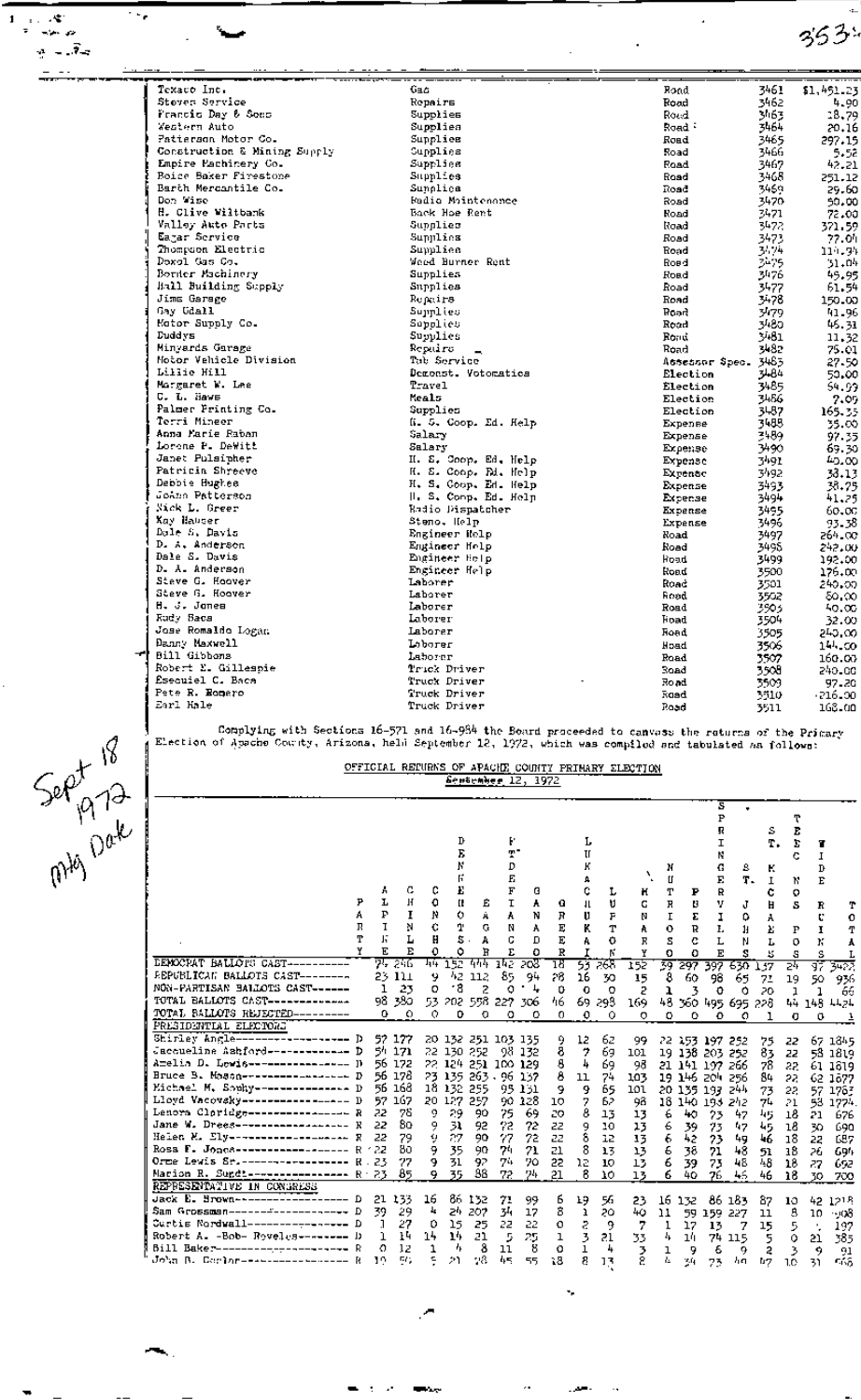|                                                                                                           |          |                                 |            |                    |                      |                         |                             |            |           |              |            |          |            | s<br>P              |                                |              | т         |             |                       |
|-----------------------------------------------------------------------------------------------------------|----------|---------------------------------|------------|--------------------|----------------------|-------------------------|-----------------------------|------------|-----------|--------------|------------|----------|------------|---------------------|--------------------------------|--------------|-----------|-------------|-----------------------|
|                                                                                                           |          |                                 |            |                    |                      | P                       |                             |            |           |              |            |          |            | Ή                   |                                | s            | Е         |             |                       |
|                                                                                                           |          |                                 |            | Q                  |                      | T.                      |                             |            | ı,        |              |            |          |            | I                   |                                | т.           | Σ         | W           |                       |
|                                                                                                           |          |                                 |            | Е<br>Ν             |                      | υ                       |                             |            | u         |              |            | N        |            | ĸ<br>G              | s                              |              | c         | I<br>D      |                       |
|                                                                                                           |          |                                 |            | N                  |                      | Е                       |                             |            |           |              |            | υ        |            | Е                   | Ť.                             | м<br>ĩ.      | N         | Е           |                       |
|                                                                                                           | A        | c                               | c          | E                  |                      | F                       | G                           |            | c         | L.           | ×          | т        | Р.         | R                   |                                | c            | ٥         |             |                       |
| Р                                                                                                         | L        | н                               | 0          | н                  | z                    | ı                       | А                           | G.         | н         | U            | Ç          | R        | U          | ν                   | ũ                              | Н            | s         | R           |                       |
| 4                                                                                                         | P        | I                               | N          | o                  | А                    | A                       | N                           | Ħ          | U         | ₽            | Ν          | 1        | Τ.         | 1                   | ٥                              | А            |           | c           | ۰<br>Φ                |
| R<br>Т                                                                                                    | Г<br>Ν   | И<br>L                          | c<br>H     | т<br>s             | G<br>A               | м<br>G                  | A<br>Đ                      | Ð.<br>Е    | ĸ<br>A    | т<br>۰       | А<br>R٠    | 0<br>В   | R<br>с     | L<br>r              | Ħ<br>И                         | £<br>Ŀ       | ₽<br>٥    | Ĩ<br>К      | A                     |
|                                                                                                           | E        | F.                              | ٥          | Ð                  | R                    | Е                       | o                           | R -        | I         | ĸ            | Y          | о        | o          | Е                   | s                              | s            | s         | ε           | L                     |
| SIPREME COUNT JUSTICE, TERM 1                                                                             |          |                                 |            |                    |                      |                         |                             |            |           |              |            |          |            |                     |                                |              |           |             |                       |
| Fred C. Struckmeyer------------- D 56 174 25 136 315 117 144 12 16 81 85 87 177 244 360                   |          |                                 |            |                    |                      |                         |                             |            |           |              |            |          |            |                     |                                | -99          | 20        |             | 72 2160               |
| Harold -Hal- Riddel------------- R 22 78                                                                  |          |                                 |            |                    | <u>2.32.80.77.</u>   |                         | -68                         | -23        |           | 9 15 13      |            | 6.       | 43         |                     | 74 47                          | 55.          | 18        |             | 35 702                |
| SUPREME COURT JUSTICE, TERM 2<br>Larna E. Lockwood--------------- D 55 183 23 132 324 110 143 12 12 70 78 |          |                                 |            |                    |                      |                         |                             |            |           |              |            |          |            |                     | 29, 179, 254, 368, 103,        |              | 19.       |             | 68 2164               |
| SUPREME COUNT JUSTICE, TERM 3                                                                             |          |                                 |            |                    |                      |                         |                             |            |           |              |            |          |            |                     |                                |              |           |             |                       |
| Hiward V. Peterson--------------- D                                                                       |          | 58 178 27 129 310 117 149 12 12 |            |                    |                      |                         |                             |            |           | - 77         | 78         |          |            | 27 176 233 342      |                                | 95.          |           |             | 20 69 2109            |
| William A. Holohan-------------- R 21                                                                     |          |                                 |            |                    |                      | $77 - 9$ 35 80 76 67    |                             | 19.        | ll        | 14           | 13         | 6.       | 41         |                     | 76 47                          | 56           | 18.       |             | 31.697                |
| COURT OF APPEALS JUDGE, DIV. 1<br>Jack L. Ugg--------------------- D 52 175 21 121 289 113 142 11 15      |          |                                 |            |                    |                      |                         |                             |            |           | 74 76        |            |          |            |                     | 23 173 239 342                 | 97           | 20        |             | 67 2050               |
| Williev E. Case, Jr. ------------ R 20 75                                                                 |          |                                 | 8.         | 33.                | -76                  | 79                      | 69                          | 19         | 10        | 15           | 13         | 6.       | 40.        | 73                  | 48                             | 54           | 18        | 31          | 687                   |
| STATE MINE INSPECTOR                                                                                      |          |                                 |            |                    |                      |                         |                             |            |           |              |            |          |            |                     |                                |              |           |             |                       |
| John Taylor--------------------- D                                                                        |          | 59 187                          |            |                    |                      | 28 131 320 120 154      |                             | 13 13      |           | 88           | - 83       |          |            | 30 177 250 353      |                                | 95           | 20        |             | 72 2193               |
| Verne C. McC <u>utchan------------</u> - R                                                                |          | 22 79                           | 9.         |                    | 34 85                | 75                      | 66                          | 25.        | 11        | 14           | 13         | $7 -$    | 44         |                     | 86 51                          | 55           | 19        | 38.         | - 732                 |
| STATE TAX COMMISSIONER<br>Bob Kentedy---------------------- D                                             |          | 59 183 -                        |            |                    |                      |                         | 29 127 332 119 155 12 21 93 |            |           |              | 94.        |          |            | 28 185 268 390      |                                | 99.          | 21        |             | 75 2290               |
| Tom Freestone------------------- R                                                                        | 22       | 76.                             |            | 9 34               | - 86                 | 76.                     | 71                          | 21         | 13        | 14 14        |            |          | 7 42 85    |                     | 52.                            | 56.          | 18        | 34          | 730                   |
| CORPOPATION COMMISSIONER                                                                                  |          |                                 |            |                    |                      |                         |                             |            |           |              |            |          |            |                     |                                |              |           |             |                       |
| Russell Williams---------------- R                                                                        | 21.      | 77                              |            | 9 33               | 87                   | 76.                     | 64.                         | 24.        | 11        | 13           | 13         | 7        | 42.        | 83.                 | 52.                            | 57.          | 18        | 31          | 718                   |
| H. L. Kelly-------------- <b>-------</b> D<br>STATE SENATOR, DIST. 4                                      | 0.       | o                               |            | 0.0                | Ο.                   | o                       | ٥                           | 0          | 0         | ٥            | о          | Ð        | ٥          | ۰                   | 7                              | o            | ٥         | ۰           |                       |
| A. V. -Hill- Hardt-------------- D                                                                        | 55 ·     |                                 |            |                    | 300                  |                         |                             | 11         |           |              | 82.        | -28      |            | 238                 |                                |              |           |             | 717                   |
| Enrl Cuchingham----------------- D                                                                        | o        |                                 |            |                    | ٥                    |                         |                             | ۰          |           |              | ٥          | ٥        |            | 3                   |                                |              |           |             |                       |
| STATE SEMATOR, DIST. 3                                                                                    |          |                                 |            |                    |                      |                         |                             |            |           |              |            |          |            |                     |                                |              |           |             |                       |
| Arthur J. Hubbard, Sr.----------- D<br>Lloyd L. House------------------- D                                |          | 120 -<br>95.                    | 10.<br>22. | - 94<br>52         |                      |                         | 88 131<br>45 47             |            | 15.       | 1367<br>64   |            |          | 112<br>103 |                     | 262<br>172                     | 82.<br>47    | 18<br>6   | 39.         | 50 1047<br>707        |
| Fred Burke---------------------- R                                                                        |          | . 0                             | o          | ≎                  |                      | ٥                       | 0                           |            | 0         | O.           |            |          | ı          |                     | 9                              | 0            | o         | o           | 10                    |
| STATE REPRESENTATIVE, DIST. 4                                                                             |          |                                 |            |                    |                      |                         |                             |            |           |              |            |          |            |                     |                                |              |           |             |                       |
| Louis B. Ellsworth-------------- D                                                                        | 34       |                                 |            |                    | 248                  |                         |                             | 10         |           |              | 34         | 21       |            | 146                 |                                |              |           |             | 493                   |
| Edward G. -Bunch- Guerrero------ D                                                                        | 17       |                                 |            |                    | 59                   |                         |                             | ı          |           |              | 54         | 3        |            | 138                 |                                |              |           |             | 277                   |
| John W. -Mac- KeLaughlin-------- D<br>E. C. - Folly- Rosenbaum-------- D                                  | 47<br>28 |                                 |            |                    | 191<br>143           |                         |                             | 5          |           |              | 52<br>76   | 20.<br>7 |            | 159<br>105          |                                |              |           |             | 474<br>327            |
| STAIL REPRESENTATIVE, DIST. 3                                                                             |          |                                 |            |                    |                      |                         |                             |            |           |              |            |          |            |                     |                                |              |           |             |                       |
| Jack A. Brown------------------- D                                                                        |          | 109.                            |            | 26.93              |                      |                         | 62 89                       |            | 12.       | -69          |            |          | 159        |                     | 499.                           | 43.          | 14        |             | 42 1217               |
| Denjamis Banley----------------- D                                                                        |          | 127                             |            | 13 70              |                      |                         | 70 108                      |            | 18.       | 50.          |            |          | 67         |                     | 90.                            | 88           | 13        | 56.         | 770                   |
| Adolph June, Jr. ---------------- D                                                                       |          | 70                              | 4          | 7 49               |                      | 21                      | 48.                         |            | 5         | 34.          |            |          | 37         |                     | 39                             | 26           | 4         | 27          | 367                   |
| Cordell Hull McKinlay----------- D<br>Winifred Becamii Hall Sims-+++++ R                                  |          | 58<br>94                        | 2          | 58<br>22           |                      | 70.<br>24.              | 60.<br>75                   |            | 2<br>10.  | 42<br>- 18   |            |          | 73<br>ł, 4 |                     | 87<br>Ŀo.                      | 41<br>54     | 11<br>17  | 21<br>37    | 532<br>503            |
| STERVISOR, DIST. I                                                                                        |          |                                 |            |                    |                      |                         |                             |            |           |              |            |          |            |                     |                                |              |           |             |                       |
| Arlo B. Lee---------------------- D                                                                       |          |                                 | 27         |                    |                      |                         |                             |            |           |              |            |          |            |                     | 204                            |              |           |             | 231                   |
| Larry Stradling------------------- D                                                                      |          |                                 | 16         |                    |                      |                         |                             |            |           |              |            |          |            |                     | 407                            |              |           |             | 423                   |
| SUPERVISOR, DIST. 2<br>. Arthur N. Lee-------------------- D                                              | 47       |                                 |            |                    | 277                  |                         |                             | 7          |           |              | 69         | 31       |            | 205                 |                                |              |           |             | 636                   |
| Dlaime Slad <del>e------------------</del> -<br>v                                                         | 26       |                                 |            |                    | 166                  |                         |                             | 8          |           |              | 61         | 8.       |            | 181                 |                                |              |           |             | 445                   |
| SUPERVISOR, DIST. 3                                                                                       |          |                                 |            |                    |                      |                         |                             |            |           |              |            |          |            |                     |                                |              |           |             |                       |
| н. Н. –Аggie- Ortega------------ D                                                                        |          | 79                              |            | 38<br>28           |                      | 33                      | 47                          |            |           | 12, 142,     |            |          | 56         |                     |                                | 35           | 8         | 18          | 468                   |
| J. A. -Jim- McDonald------------<br>Tom Shirley----------------------<br>D                                |          | 22<br>126                       |            | 82                 |                      | 24<br>80.               | -30<br>105                  |            | 7<br>13   | 24<br>81.    |            |          | 179<br>48  |                     |                                | 10<br>85     | 5<br>11   | 20.<br>- 54 | 349<br>685            |
| Edgar H. Darby----------------- R                                                                         |          | 40                              |            | 17                 |                      | 47                      | 21                          |            | 8         | 3            |            |          | ı.<br>9    |                     |                                | 47           | 8         | 6           | 206                   |
| Thomas E. -Tom- Minyard--------- R                                                                        |          | 39                              |            | 17                 |                      | 30.                     | 48                          |            | ã         | 17           |            |          | 46         |                     |                                | 11           | 7         | 42.         | 262                   |
| COUNTY ATTORNEY                                                                                           |          |                                 |            |                    |                      |                         |                             |            |           |              |            |          |            |                     |                                |              |           |             |                       |
| J. Kendall Hamsen--------------- D<br>Ronald E. Wiltbank------------- R                                   | Đ        | 56 168<br>9.                    | 9.         | $\mathbf{o}_\cdot$ | 22.                  | 23 138 315 110 151<br>9 | 0                           | - 13<br>9. | 9.,<br>9. | B+<br>0      | 83.<br>9   | 9.       | o          | 27 185 252 423<br>6 | f,                             | 91<br>0      | 19<br>Ð   | o           | 71 2218<br>ao,        |
| COUNTY ASSESSOR                                                                                           |          |                                 |            |                    |                      |                         |                             |            |           |              |            |          |            |                     |                                |              |           |             |                       |
| Hen B. -Son- Slade--------------- D                                                                       |          | 62 178                          |            |                    |                      | 31 328 359 111 133      |                             | 16         | 10.       | -88          | 90.        |          |            | - 33 124 306 430    |                                | 96.          | 20.       |             | 68 2348               |
| COUNTY TREASURER                                                                                          |          |                                 |            |                    |                      |                         |                             |            |           |              |            |          |            |                     |                                |              |           |             |                       |
| LaVere 0. Connolly-------------- D<br>Jeannie Martineg---------------- D                                  |          | 42 55<br>21 138                 | 14<br>24   | 90.                | 47 323<br>77         | 37.                     | 45<br>90 108                | 13<br>3    | 3         | 26<br>16 104 | 44<br>44   | 16       |            | 81 129              | 21 132 200 482                 | 24<br>97 101 | 6<br>17   |             | 16 1538<br>64 1220    |
| COUNTY GHERIFF                                                                                            |          |                                 |            |                    |                      |                         |                             |            |           |              |            |          |            |                     |                                |              |           |             |                       |
| ш                                                                                                         |          | 33 135                          | 28         |                    | 91 266               |                         | 80 133                      | 9          |           | 10 172       | 34         |          |            | 29 243 245 362      |                                | 86           | 14        |             | 74 2044               |
| Edgar B. Merrill-----------------<br>D                                                                    | 58.      | -54                             | 12         |                    | 48 160               | 45                      | 33                          | 6          | Ş,        | ΠO           | 99.        |          |            | 10 126 126 244      |                                | 56           | 6         | 14          | -975                  |
| Yurrell G. Finch---------------- R<br>H. E. -Sud- Kitchens------------ R                                  | 6<br>15  | 39<br>37                        | г<br>5     | 19<br>17           | -69<br>37            | 36.<br>43               | 41<br>32                    | 15<br>9    | 8<br>4    | 8<br>6       | 3<br>8     | ъ<br>ı   | 23.<br>23  | 10.<br>85           | -29<br>25                      | 32<br>55     | 8<br>7    | 20.<br>22.  | -374<br><u>- 398 </u> |
| солятт зоноог эльным дарынг                                                                               |          |                                 |            |                    |                      |                         |                             |            |           |              |            |          |            |                     |                                |              |           |             |                       |
| Avard M. Hall-------------------- D                                                                       |          | 53 170                          |            |                    |                      | 25 132 354 110 153      |                             | 14         | 13.       | 87           | 38.        |          |            | 25, 189, 255, 405   |                                | 85           | 19.       |             | 71 2246               |
| COTATY RECORDER                                                                                           |          |                                 |            |                    |                      |                         |                             |            |           |              |            |          |            |                     |                                |              |           |             |                       |
| Pearl Francisco----------------- D<br>Virgio Read---------------------- D                                 | 48.      | 23 128<br>69.                   | 21.<br>16. |                    | - 83 - 67<br>57.356. | 83<br>-45               | 88<br>64                    | 3<br>13    | 19.<br>4  | 86<br>56     | 32.<br>66. |          |            |                     | 14 66 93 101<br>19 155 244 492 | 78<br>- 7    | 11<br>12. |             | 68 1064<br>15 1758    |
| <b>FRACINCT COMMITTEEMEN</b>                                                                              |          |                                 |            |                    |                      |                         |                             |            |           |              |            |          |            |                     |                                |              |           |             |                       |
| tirace McNealy-------------------- D                                                                      |          | 10                              |            |                    |                      |                         |                             |            |           |              |            |          |            |                     |                                |              |           |             | 10                    |
| Richard Begay------------------- D                                                                        |          | 11                              |            |                    |                      |                         |                             |            |           |              |            |          |            |                     |                                |              |           |             | 11                    |
| Carl Boyd Clark----------------- D<br>Greg Barrerss------------------- D                                  |          | 8                               | z          |                    |                      |                         |                             |            |           |              |            |          |            |                     |                                |              |           |             | 8<br>2                |
| > Forfie Padilla------------------ D                                                                      |          |                                 | z          |                    |                      |                         |                             |            |           |              |            |          |            |                     |                                |              |           |             | z                     |
| Fauline Baca--------------------- D                                                                       |          |                                 | ı          |                    |                      |                         |                             |            |           |              |            |          |            |                     |                                |              |           |             | ı                     |
| Howard McKinley-----------------<br>, Jack Wiltbank------------------- D                                  |          |                                 |            |                    |                      | 119                     |                             |            |           |              |            |          |            |                     |                                |              |           |             | 119<br>г              |
| Virginia Leeds------------------- R -                                                                     |          |                                 |            |                    |                      | ↖                       |                             | 2<br>ı     |           | د و          |            |          |            |                     |                                |              |           |             | ı                     |
| Nex Ortega, Sr. ------------------                                                                        |          |                                 |            |                    |                      |                         |                             |            |           | 19           |            |          |            |                     |                                |              |           |             | 19                    |
| Alice Frocell--------------------                                                                         |          |                                 |            |                    |                      |                         |                             |            |           |              | ι          |          |            |                     |                                |              |           |             | ı                     |
| Top Mangum---------------------- D<br>Mick L. Greer-------------------- D                                 |          |                                 |            |                    |                      |                         |                             |            |           |              |            | ı        |            |                     | 16                             |              |           |             | ı<br>16               |
| Harvey Platt--------------------                                                                          |          |                                 |            |                    |                      |                         |                             |            |           |              |            |          |            |                     | 8                              |              |           |             | 8                     |
| + Jim Crosby-----------------------                                                                       |          |                                 |            |                    |                      |                         |                             |            |           |              |            |          |            |                     | 18                             |              |           |             | 18                    |
| ); Lynn Tanner--------------------- D                                                                     |          |                                 |            |                    |                      |                         |                             |            |           |              |            |          |            |                     |                                | 96           |           |             | 96.                   |

 $\ddot{\phantom{0}}$ 

1

L.

 $354$ 

Ą

٠L

 $96\,$ 

96 F

्ड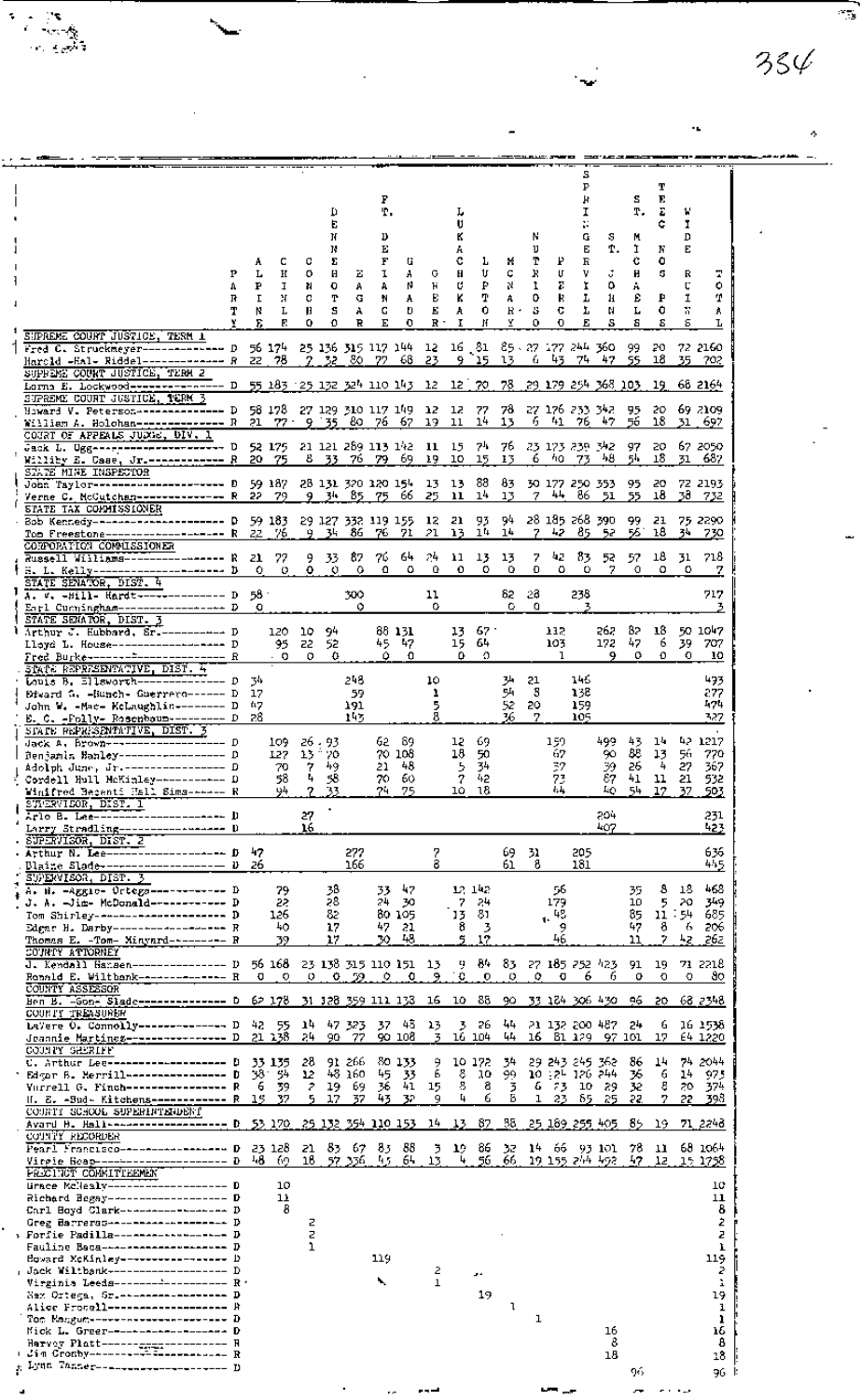$\pm$  $\equiv$  .  $\equiv$  $\epsilon = 1.0$  and  $\epsilon$ Mark Darby----------------------- R 6<br>6 6 Martha Darby-------------------- R 6 Bobby Dean---------------------- D STATE OF ARIZONA  $\,$ County of Apache J. In compliance with Section 16-984, A.R.S., I, Margaret W. Lee, the duly appointed, qualified and acting<br>Glerk of the Board of Supervisors of Apache County, Arizona, do hereby sertify that the foregoing pages constituted an (18) eighteen precincte. Witness my hand and soal this 20th day of September, 1972.  $(SELL)$ Rurgaret W. Lee Norgaret W. Lee, Clerk<br>Norgaret W. Lee, Clerk<br>Board of Supervisors Adjournment was at 12:00 noon. faine D. Slack ATTEST: Board of Speervisors Sider Ad Additional Clerk Board of Supervisors OFFICIAL PROCEEDINGS OF BOARD OF SUPERVISORS<br>
COUNTI OF APACHE, ST. JOHNS, ARIZURA<br>
October 2, 1972 Full Soard and County Attorney met at 10:00 A.B. Official resignation of Mick L. Grear as Precinct Committeeman for St. Johns Precinct was accepted. As directed by Sec. 772-773 A.R.S., the Board disignated the polling places for the General Election<br>to be held on November 7, 1972, and appointed the following to serve as election officials in the various precincts. **GROO** ALPINE BRASH<br>Polling Flace: Afton Wilthamk Rome<br>Version & Leeds----------------------------Inapector<br>Clars King------------------------------Judge<br>Afton Wilthamk---------------------------Judge Polling Place: School House -----------------<br>Ann Rogera---------------------------Judge Serah m Asy -----------------------------Clark num ungua<br>Roberta Kline--------------------------Clerk<br>Hessie Whitmer-------------------------Clerk na. **SPRINGERVILLE** Folling Place: City Hall Dora Slade------------------------------Clerk **MONARY NUTRIOSO** numany<br>Folling Place: School Music Room<br>Robert F. Edens--------------------------Inspector<br>Carmen Douros------------------------------Judge<br>Alica Procell----------------------------Judge Polling Place: School House JOHNS ржаю Politing Place: Community Center Folling Place: Concho School<br>Pauline Baca----------------------------Inspector<br>Hattie Ruebush--------------------------Judge<br>Barbara S. Garcia----------------------Judge<br>Clyde M. Abbott---------------------------Clerk **ABSENTER COUNTING** Polling Place: Court House **DIMMEROTSO** TEEC WOS FOS<br>Polling Place: Teec Nos Pos Chapter House Folling Place: Mexican Water Trading Post Trailer #2 Elizabeth Duncan-------------------------Inspector<br>Betty A. Begay------------------------------Judge<br>Victoria Bekla---------------------------Judge Wilma E. Robieon------------------------Judge Stephanie Jenkins-------------------------Clerk<br>Aurelia W. Begay---------------------------Clerk<br>Bobby Dean----------------------------------Marshal 

 $\mathbf{z}$ 

 $\mathbf{r}$